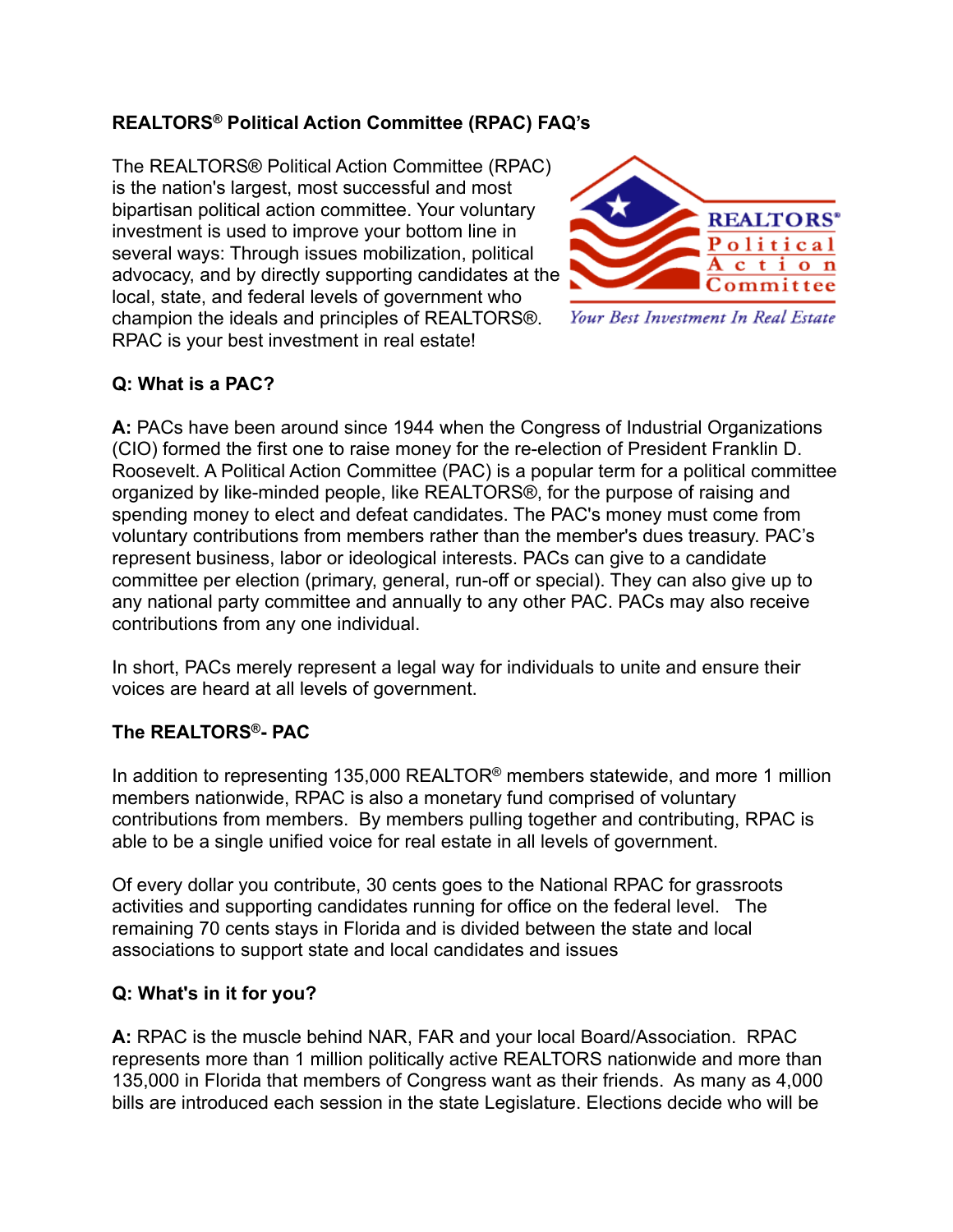voting on these bills. RPAC helps elect the people who write the laws you and your business must live with. RPAC provides you with the opportunity to have a collective impact on the election of officials who will shape legislation that affects your livelihood and the way real estate professionals do business. Through extensive research and ongoing monitoring, RPAC keeps you informed, involved, and influential in the legislative decisions that are important to you and your business.

Recent legislative and regulatory successes include:

- The continued preservation of the mortgage interest deduction.
- Tax relief benefiting the real estate industry.
- Improving federal mortgage programs, allowing more families to join the ranks of homeownership.
- Eliminating burdensome regulations inhibiting environmental quality and healthy real estate markets.
- The continued preservation of the mortgage interest deduction;
- Tax relief benefiting the real estate industry;
- Improving federal mortgage programs, allowing more families to join the ranks of homeownership;
- Successfully keeping "mega-banks" from entering the real estate business.

On a state and local level, RPAC has helped to:

- Protect commercial commissions through the foreclosure process;
- Prohibit cities and counties from charging individual real estate agents a business license fee;
- Fought and won a battle against a 100% increase in real estate transfer tax.

# **Q: Does RPAC Buy Votes?**

**A:** No! But it does give us access. Candidates and public officials are honorable people whose votes are not for sale. But, by helping elect public policy decision-makers, RPAC assures REALTORS® the opportunity to present our views and be heard. RPAC fully complies with all state and federal election laws.

### **Q: How will my contribution be used?**

**A:** Absolutely 100% of your contribution is used to elect pro-REALTOR® candidates. 30% of your contribution is forwarded to the National RPAC to fund key U.S. House and Senate races; 70% remains in your state and is used for local and state elections.

# **Q: Is RPAC affiliated with a particular party?**

**A:** RPAC is neither a Republican nor a Democratic organization. Your contribution to RPAC is a vote for a pro-REALTOR® Congress, regardless of political party.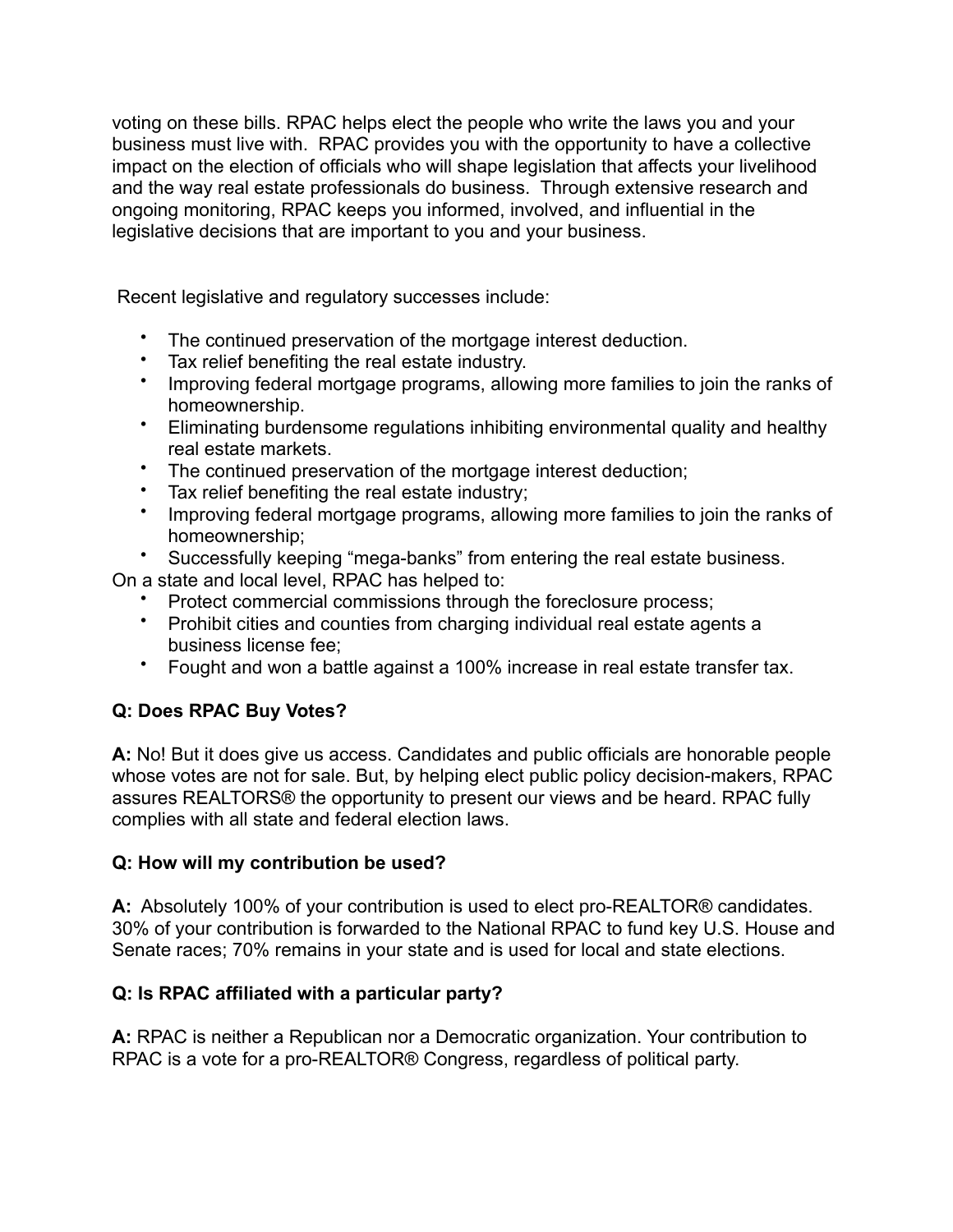### **Q: Who establishes and implements RPAC policy?**

**A:** Leading the National RPAC organization are the National RPAC Trustees. The Trustees establish and implement RPAC policy in accordance with the RPAC bylaws and NAR policy as established by the NAR Board of Directors. The Trustees consist of REALTOR® volunteers from around the nation who are appointed by NAR leadership.

- RPAC believes that the people who raise RPAC dollars should have the greatest say in how those dollars are allocated. That's why all candidate contribution decisions begin on the local level with REALTORS® interviewing candidates and making their contributions based upon that information.
- It is REALTORS<sup>®</sup>, not lobbyists, who have the most say in how RPAC's money is spent. Contribution decisions are made by the RPAC Trustees; a nine-member REALTOR® committee nominated by the FAR Nominating Committee and elected by the FAR membership to serve one-year terms.
- The main objective of the RPAC Trustees is to help elect candidates who support REALTOR® issues. The decisions made by the RPAC Trustees rest on a candidate's position on key real estate issues, the REALTOR® relationship with a candidate in the home district, committee assignments and leadership position.

# **Q: How does RPAC establish fundraising goals and what is a "Fair Share" goal?**

**A:** The dollar goal of the National RPAC, set by the National Trustees, is \$15 per year per NAR member. At least \$3 of that goes to the National RPAC. This goal is called "fair share." To ensure that all states contribute their fair share to the RPAC effort, a state's annual goal is determined by the number of members in that state based on the November 30 membership report. The National RPAC accounting year runs from January 1 to December 31.

The local fair share goal is determined by the number of members on record as of November 30th of the previous year and \$15 per member is assessed as the "fair share" for each local association to raise.

### **Q: What is the difference between personal and corporate dollars?**

**A:** Personal dollars are contributions made with an individual's personal funds including cash, personal credit cards, money orders and personal checks. Under federal election law, only personal dollar contributions can be used to fund legislative candidates running for office. Corporate dollars are contributions made by corporate check. Corporate dollars can be used for issues campaigns, opportunity races, media buys and are deposited into a separate account at the national level to ensure they are not used by political candidates.

### **Q: What is the FAR RPAC fundraising goal 2009 and of my local association?**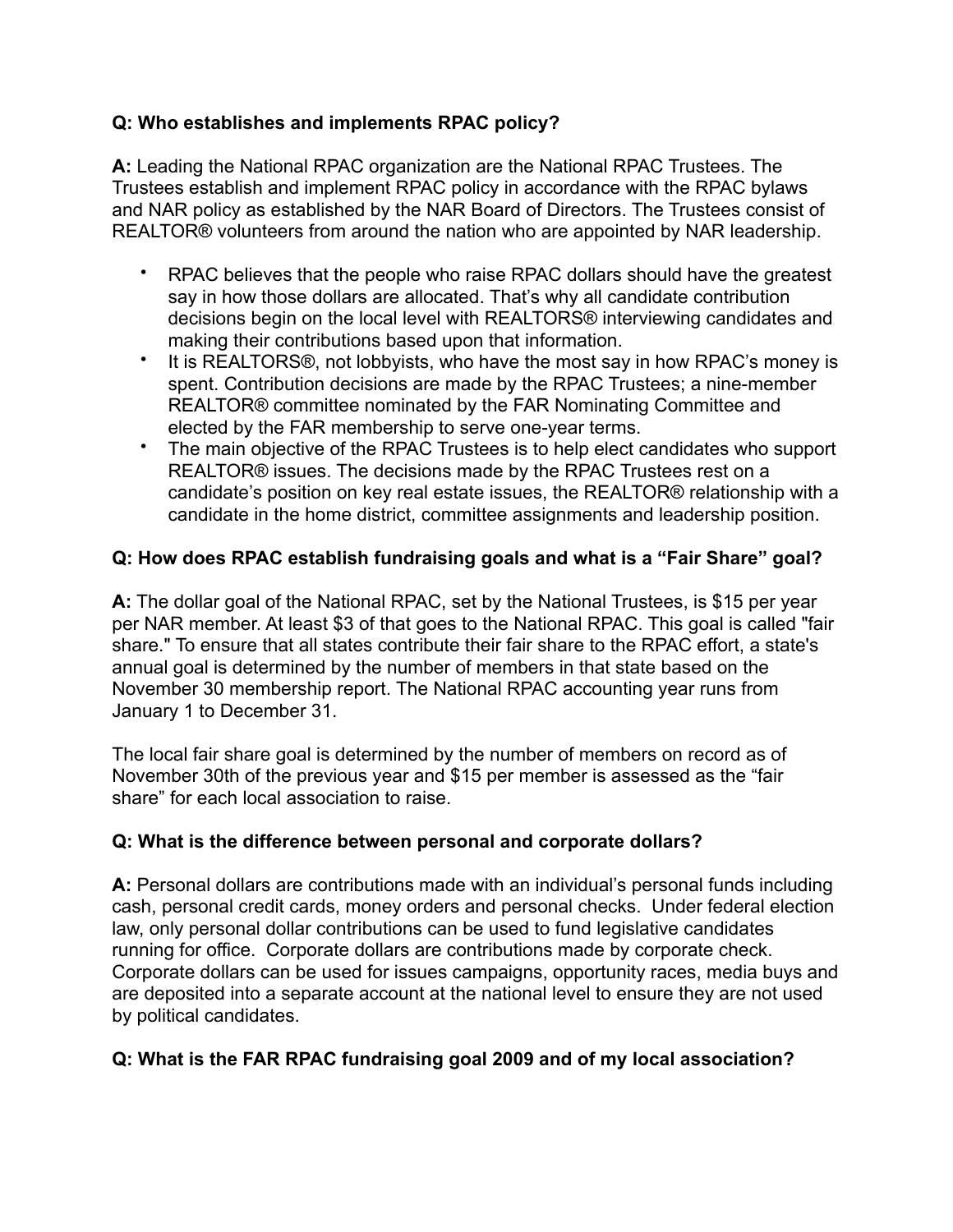**A:** FAR's 2009 fundraising goal is \$2,149,545. You can find your local Board/ Associations' goal by opening the monthly report in the RPAC section of floridarealtors.org.

### **Q: Who may be solicited for RPAC contributions?**

**A:** According to federal election law, RPAC can solicit only individual members – i.e. non-corporate members of NAR and their families. The term "members" means all individuals who currently satisfy the requirements of membership in any one of the local, state and/or the National Association and regularly pay dues.

Executive, administrative and management personnel of the local, state and/or national associations are also considered under the NAR constitution to be members of the association and are solicitable even though they may not pay association dues.

# **Q: Are contributions to RPAC tax deductible?**

**A:** No. Contributions used for political purposes are not tax deductible on your federal income taxes.

# **Q: Does the National RPAC contribute to state or local candidates?**

**A:** Under the cooperative agreements in effect between the National RPAC and the state associations' PACs, the responsibility for making contributions to federal candidates is assigned to the national RPAC, while state associations' PACs decide which state and local candidates to support.

# **Q: Can I earmark money to a party or particular candidate?**

**A:** No. Under federal election law, the earmarking of contributions is illegal.

### **Q: What processes do the National and State Trustees use when determining contribution to candidates?**

**A:** The National Trustees' policy is to act only on requests sent from state associations and signed off on by state trustees. Once the national trustees receive these requests, they have four options: Amend, Approve, Deny or Defer. The State Trustees use the same policy.

Recommendations from State RPAC Trustees or Local Boards/Associations Congressional voting records and analyses of incumbent members of Congress Campaign intelligence reports provided by the NAR political and legislative staff

# **Q: Will the National RPAC Trustees contribute to both candidates in a race?**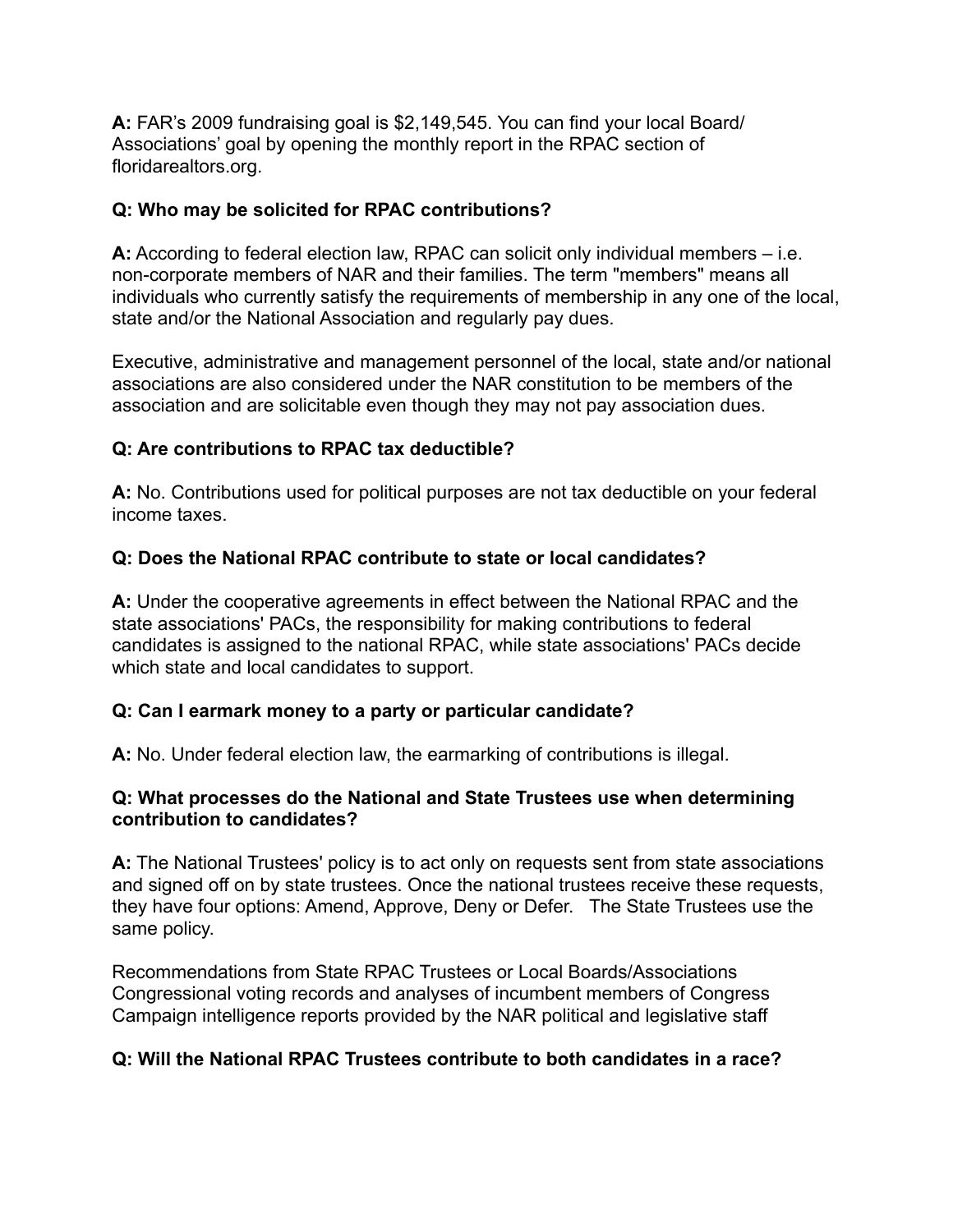**A:** No. The National RPAC Trustees' policy is to only contribute to one candidate in any given election.

#### **Q: How much money stays with the state association and how much goes to the National RPAC?**

**A:** The National RPAC maintains voluntary cooperative agreements with the state association's Political Action Committees. States retain 70% of the money they collect for the support of state and local candidates and send 30% to the national RPAC for use in supporting federal candidates. Until your state PAC reaches its RPAC goal 30% is sent to National RPAC to support federal candidates and is charged against your limits under 2 U.S.C. 441a; after the state PAC reaches its RPAC goal it may elect to retain your entire contribution for use in supporting state and local candidates.

### **Q: How do I make a donation?**

#### **A: Online**

- Use your credit card to make a secure online donation
- A receipt will be emailed to you
- Make an online donation (Password protected login) <http://www.realtor.org/rpacweb.nsf/pages/Howtocontribute?OpenDocument&Login>

#### **By Mail**

- Make your personal check payable to either RPAC or RPEC
- Send to: Florida Association of REALTORS® ATTN: RPAC P.O. Box 725025 Orlando, FL 32872-5025

### **Q: What contributor information do I need to include with checks?**

**A:** Both federal and state election law require documentation of all contributors. We need the following information on each contributor:

- Name
- Address
- NRDS #
- Occupation
- Telephone #

A simple way to satisfy this requirement is to make sure each contributor fills out the RPAC investment form.

### **FAR offers special recognition to thank those who support RPAC with a contribution of \$99 or more.**